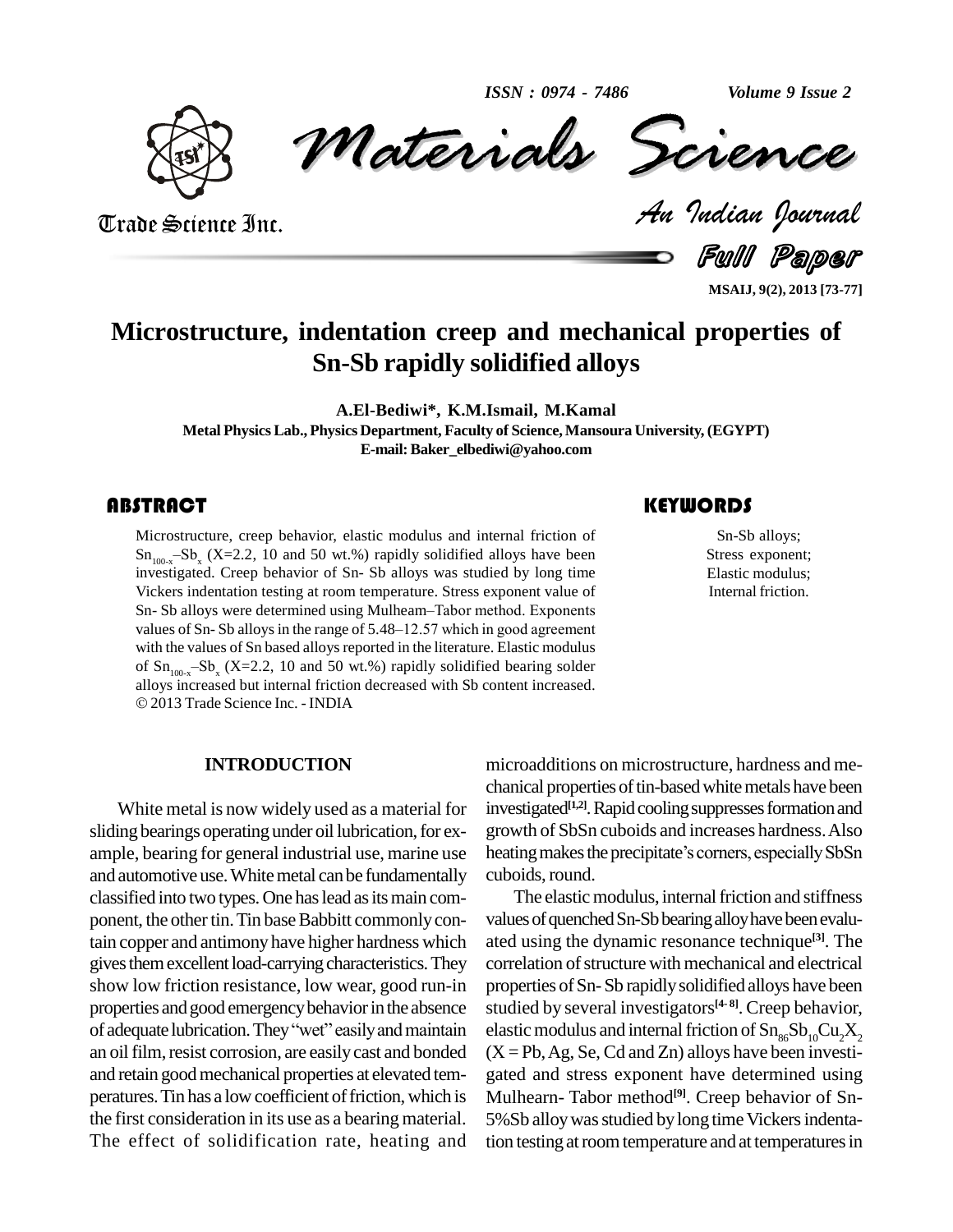## Full Paper

the range  $298-405$  K<sup>[10,11]</sup>. Annealing temperature affects the structure and properties of Sn-Sb alloy The stress exponent parameter of Sn- Sb alloy decrease by increasing annealing temperature **[12]**. The objective of the present work was to investigate microstructure, creep behavior, elastic modulus and internal friction of tin- antimonyalloys.

#### **EXPERIMENTALWORK**

In the present work,  $Sn_{100-x} - Sb_x$  (X=2.2, 10 and 50wt.%)weremelted in amuffle furnace using tin and antimony of purity better than 99.5 %. The resulting ingots were turned and re-melted four times to increase the homogeneity. From these ingots, long ribbons of about 4 mm width and  $\sim$ 70 µm thickness were prethe homogeneity. From these ingots, long ribbons of pared by a single roller method in air (melt spinning tech-<br>nique). The surface velocity of the roller was 31.4 m/s<br>giving a cooling rate of  $\sim 3.7 \times 10^5$  K/s. The samples **X-r** nique). The surface velocity of the roller was  $31.4 \text{ m/s}$ giving a cooling rate of  $\sim 3.7 \times 10^5$  K/s. The samples then cut into convenient shape for the measurements using double knife cuter. Microstructure of used speci-<br> $-Sb_x(X=2.2, 10 \text{ and } 50 \text{ wt.})$  rapidly solidified al-<br> mens was performed on the flat surface of all samples using double knife cuter. Microstructure of used speci-<br>mens was performed on the flat surface of all samples<br>using an Shimadzu X-ray Diffractometer (Dx-30, Jamens was performed on the flat surface of all samples<br>using an Shimadzu X-ray Diffractometer (Dx-30, Ja-<br>pan) of Cu–K $\alpha$  radiation with  $\lambda$ =1.54056 Å at 45 kV using an Shimadzu X-ray Diffractometer (Dx-30, Ja-<br>pan) of Cu-K $\alpha$  radiation with  $\lambda$ =1.54056 Å at 45 kV<br>and 35 mA and Ni-filter in the angular range 20 ranging pan) of Cu-K $\alpha$  radiation with  $\lambda$ =1.54056 Å at 45 kV tallic<br>and 35 mA and Ni-filter in the angular range 20 ranging from 0 to 80° in continuous mode with a scan speed 5 from 0 to 80° in continuous mode with a scan speed 5 deg/min. The internal friction  $Q^{-1}$  and the elastic constants were determined using the dynamic resonance method. The value of the dynamic Young modulus E is determin stants were determined using the dynamic resonance method. The value of the dynamic Young modulus *E* is determined by the following relationship<sup>[13-15]</sup>: determined by the following relationship<sup>[13-15]</sup>:<br>  $(\frac{E}{r})^{1/2} = \frac{2\pi L^2 f_0}{r^2}$ 

$$
(\frac{E}{\rho})^{1/2} = \frac{2\pi L^2 f_0}{kz^2}
$$

 $(\frac{E}{\rho})^{1/2} = \frac{2\pi L^2 f_0}{kz^2}$ <br>
Where  $\rho$  the density of the sample under test, L the<br>
length of the vibrated part of the sample, k the radius of<br>
gyration of cross section perpendicular to its plane of length of the vibrated part of the sample, k the radius of gyration of cross section perpendicular to its plane of motion,  $f_0$  the resonance frequency and *z* the constant depends on the mode of vibration and is equal to 1.8751. Plotting the amplitude of vibration against the<br>frequency of vibration around the resonance  $f_0$  gives<br>the resonance curve, the internal friction,  $Q^1$ , of the<br>sample can be determined from the following relatio frequency of vibration around the resonance  $f_0$  gives the resonance curve, the internal friction,  $Q^{-1}$ , of the  $\mathcal{C}^{\text{max}}_{\text{mean}}$ sample can be determined from the following relationship: ship:<br>Q<sup>-1</sup> = 0.5773 $\frac{\Delta f}{f}$ f,

$$
Q^{-1} = 0.5773 \frac{\Delta f}{f_0}
$$

**f**<br>|-<br>| Tectence<br>| <sub>Indian</sub> Iournal *Materials Science* Where  $\Delta f$  the half width of the resonance curve.

Creep indentation behavior of used samples was studied by Vickers microhardness tester (Model - FM-7-Japan) using load of 10 gfforindentation timesup to 60 sec. The analysis of the indentation creep was done using Mulheam-Tabor method. The expression of Mulheam-Tabor<sup>[16]</sup> is:<br> $-{\binom{n+\frac{1}{2}}{\log Hv}} = \log t + B$ 

$$
-\left(n+\frac{1}{2}\right)\log H_{\rm V}=\log t+B
$$

 $H_v$  is the Vickers number, t is the indentation dwell time and B is the constant. If hardness is plotted versus dwell time on log-log scale, a straight line with inverse slope<br> $-\left(n+\frac{1}{n}\right)$  is obtained

$$
-\left(n+\frac{1}{2}\right)
$$
 is obtained

#### **RESULTSAND DISCUSSIONS**

#### **X-ray analysis**

X-ray diffraction patterns with its analysis of  $\mathrm{Sn}_{100-}$ **x-ray analysis**<br>X-ray diffraction patterns with its analysis of  $\text{Sn}_{100}$ <br> $\text{Sb}_x(\text{X=2.2, 10 and 50 wt.%) rapidly solidified al$ loys are shown in figure 1. Figure 1 shows that, sharp lines of body-centered tetragonal Sn phase, intermetallic compound SbSn and dissolved Sb atoms on grain

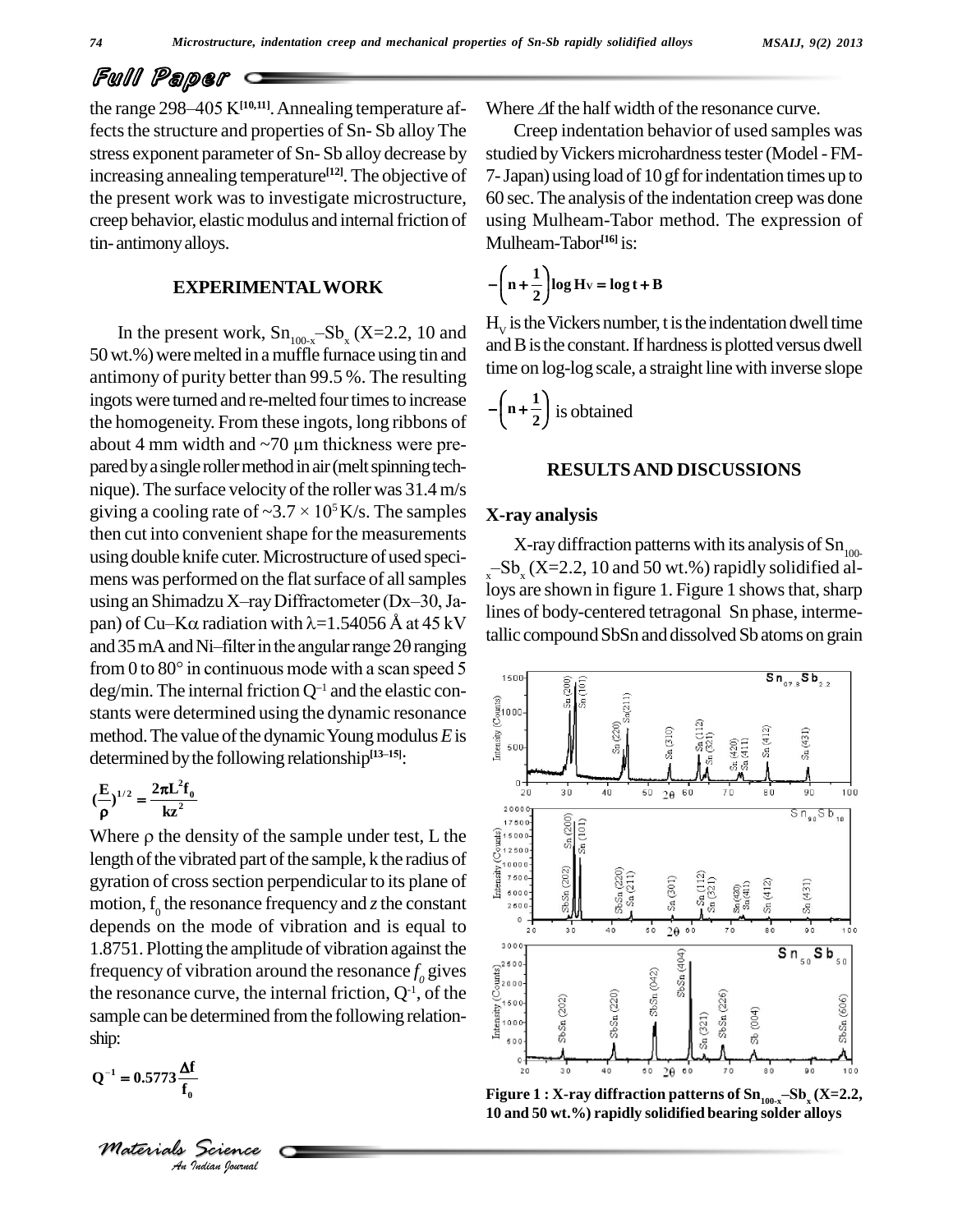**solder alloys**



Full Paper

| a) $Sn_{97.8}Sb_{2.2}$ |                 |                                   |       |                     |                          |  |
|------------------------|-----------------|-----------------------------------|-------|---------------------|--------------------------|--|
| $2\theta$              | d Å             | <b>Intensity</b><br>$\frac{0}{0}$ | phase | h k<br>l            | <b>Crystal size</b><br>Å |  |
| 30.6315                | 2.91868         | 76.05                             | Sn    | 200                 | 465.1125                 |  |
| 32.028                 | 2.79454         | 100                               | Sn    | 101                 | 525.1169                 |  |
| 43.8622                | 2.06414         | 29.73                             | Sn    | 220                 | 1451.588                 |  |
| 44.9263                | 2.01769         | 51.47                             | Sn    | 211                 | 727.9325                 |  |
| 55.3389                | 1.66018         | 20.59                             | Sn    | 301                 | 379.7818                 |  |
| 62.4809                | 1.48649         | 29.55                             | Sn    | 112                 | 262.3361                 |  |
| 64.5053                | 1.44464         | 18.64                             | Sn    | 321                 | 340.9827                 |  |
| 72.4186                | 1.30504         | 10.20                             | Sn    | 420                 | 250.1591                 |  |
| 73.1562                | 1.29370         | 11.36                             | Sn    | 411                 | 359.0958                 |  |
| 79.5292                | 1.20528         | 21.65                             | Sn    | 312                 | 583.5908                 |  |
| 89.3676                | 1.09543         | 16.33                             | Sn    | 431                 | 465.5777                 |  |
|                        |                 | b) $Sn_{90}Sb_{10}$               |       |                     |                          |  |
| $2\theta$              | d Å             | Intensity%                        | phase | h k<br>$\mathbf{l}$ | <b>Crystal size</b><br>Å |  |
| 29.1104                | 3.06765         | 4.31                              | SbSn  | 202                 | 260.655                  |  |
| 30.5905                | 2.9225          | 100                               | Sn    | 200                 | 220.2818                 |  |
| 32.0363                | 2.79383         | 65.25                             | Sn    | 101                 | 221.0621                 |  |
| 41.5735                | 2.17232         | 1.04                              | SbSn  | 220                 | 215.8977                 |  |
| 44.884                 | 2.01949         | 9.09                              | Sn    | 211                 | 242.6757                 |  |
| 55.3171                | 1.66078         | 4.3                               | Sn    | 301                 | 227.885                  |  |
| 62.5875                | 1.48421         | 10.47                             | Sn    | 321                 | 248.6546                 |  |
| 64.5052                | 1.44464         | 1.52                              | Sn    | 420                 | 265.2194                 |  |
| 72.2364                | 1.30789         | 3.8                               | Sn    | 411                 | 277.6631                 |  |
| 79.4891                | 1.20578         | 3.03                              | Sn    | 412                 | 276.3409                 |  |
| 89.1357                | 1.09768         | 2.32                              | Sn    | 431                 | 290.4054                 |  |
|                        |                 | c) $Sn_{50}Sb_{50}$               |       |                     |                          |  |
| 20                     | d Å             | <b>Intensity</b><br>$\frac{0}{0}$ | phase | h k<br>ı            | <b>Crystal size</b><br>Å |  |
| 29.0799                | 3.07079         | 9.74                              | SbSn  | 202                 | 914.7121                 |  |
|                        | 41.5716 2.17241 | 17.49                             | SbSn  | 202                 | 242.6491                 |  |
| 51.7774                | 1.76567         | 35.08                             | SbSn  | 042                 | 996.4023                 |  |
| 60.4125                | 1.53233         | 100                               | SbSn  | 404                 | 168.688                  |  |
| 63.8037                | 1.45882         | 5.29                              | Sn    | 400                 | 374.9948                 |  |
| 68.1672                | 1.37569         | 14.01                             | SbSn  | 226                 | 271.5512                 |  |
|                        | 76.1113 1.25065 | 10.38                             | Sb    | 009                 | 216.13                   |  |

**TABLE1 :X-ray analysis of Sn- Sb rapidly solidified bearing**

boundary/or clustered in small cluster in the Sn matrix. The analysis of x-ray diffraction patterns in TABLE (1a, b and c) show that, quantity and size of intermetallic compound SbSn increased as Sb content increased. Also all feature of formed phases, (intensity, broadness

97.864 1.02256 11.09 SbSn 606 361.1083

and position) changed as Sb content increase.

### **Mechanical properties**

Elastic modulus, (E), of  $Sn_{100-x} - Sb_x(X=2.2, 10$  and 50 wt.%) rapidly solidified alloys increased with Sb content increased asshown inTABLE 2.That is because added more a mount of Sb formed more strengthening phases, Sb and SbSn, with high elastic modulus which increased bond strength between matrix atoms.

Internal friction, (Q<sup>-1</sup>), and Thermal diffusivity, (D<sub>th</sub>), values of Sn<sub>100-x</sub><sup>-Sb</sup><sub>x</sub> (X=2.2, 10 and 50 wt.%) rapidly solidified alloys decreased with Sb content increased asshown inTABLE 2.

**TABLE 2 : Elastic modulus, internal friction and thermal diffusivity of Sn- Sb rapidly solidified bearing solder alloys**

| <b>Alloys</b>                     | E(GPa) | $\mathbf{O}$ ., | $D_{\text{th}}$ cm <sup>2</sup> /s |
|-----------------------------------|--------|-----------------|------------------------------------|
| $Sn_{97.8}Sb_{2.2}$               | 10.55  | 0.0463          | 128.08                             |
| Sn <sub>90</sub> Sb <sub>10</sub> | 15.19  | 0.0377          | 99.74                              |

### **Creep indentation**

**Crystal size** decreasingrate,followedbya steady-state regionwhere indentation sizes increase linearly with time. As the hard-Creep behavior of  $Sn_{100-x} - Sb_x (X=2.2, 10 \text{ and } 50$ wt.%) rapidly solidified alloys was investigated by indentation method, Vickers hardness test, performed at room temperature. The indentation creep data are shown in figure 2 where the indentation length is plotted against the indentation time applying constant load of 10 gf.It can be seen from these figures that the indentation length increased with the loading time increased and the curves consist of two stages similar to an ordinary creep curve. The first stage of the curve records an increase in the indentation length with increased loading time, with a ness test is actually a compression test, fracture of the specimen dose not occurs and hence it is obviously not possible to record a third stage of the curve as opposed to what happens in an ordinary creep test.

> *An*tion ship between indentation time and hardnessfor all dness for all<br>ant lines ac-<br> $\frac{1}{2}$  where n<br>*Science* In the Mulheam-Tabor method, figure 2, Vickers hardness number of  $Sn_{100-x} - Sb_x$  (X=2.2, 10 and 50 wt.%) rapidly solidified bearing solder alloys is plotted versus indentation time on log-log scale for the indentation data. It is observed that there exists a linear relaconditions. The inverse slope of the resultant lines ac-<br> $\begin{pmatrix} 1 \end{pmatrix}$ Ĵ J

> cording Mulheam-Tabor method is  $-|\mathbf{n}+\frac{1}{2}|$  where where tant lines 2<sup> $\mu$ wiicic</sup>  $\left(\frac{1}{2}\right)$  where n

*M Materials Science*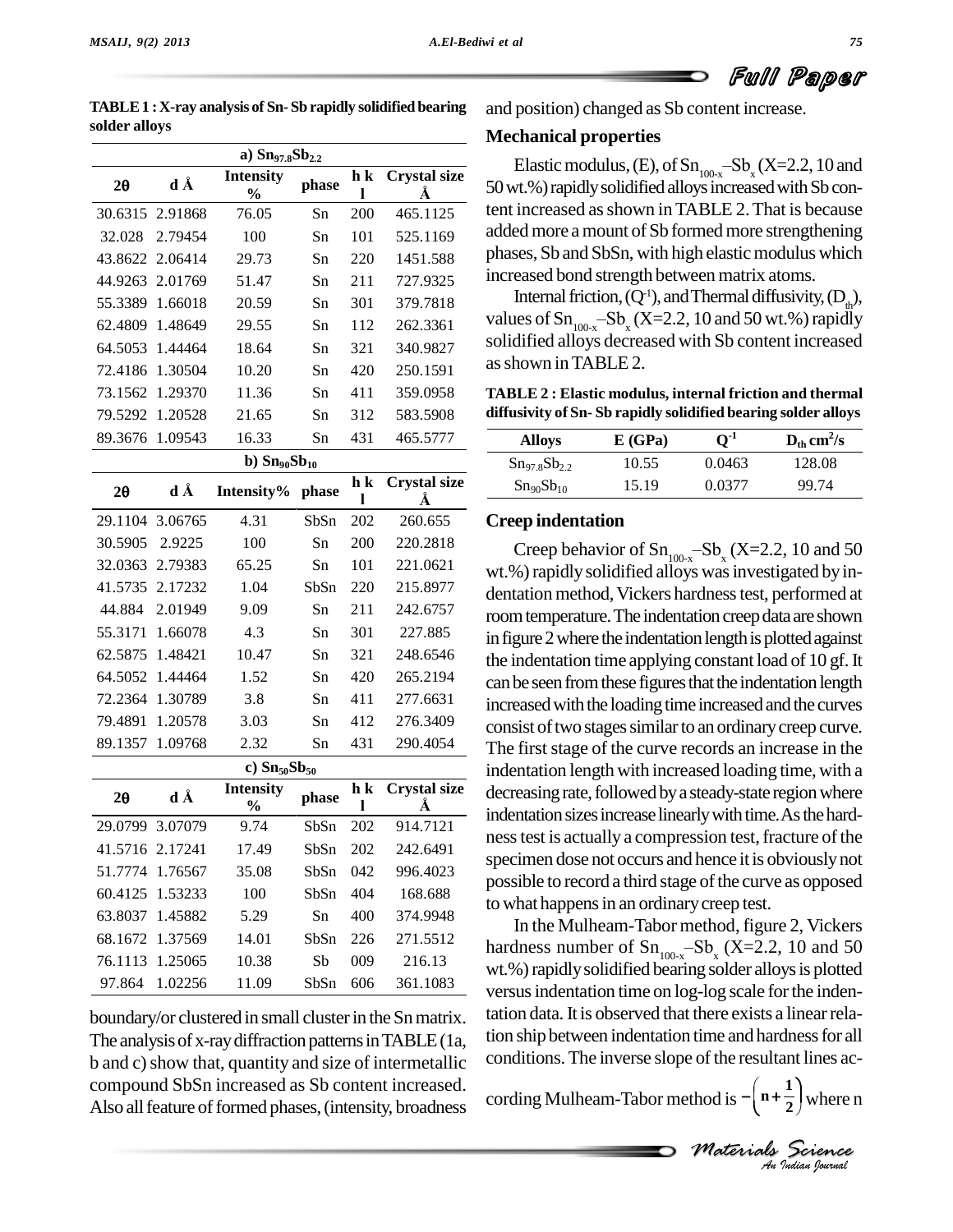| Full Paper                                            |                                                        |
|-------------------------------------------------------|--------------------------------------------------------|
| TABLE 3 : Stress exponent of Sn-Sb rapidly solidified | ponent values are in the range of $5.48-12.57$ depend- |
| bearing solder alloys                                 | ing on the composition of used allow The higher n val- |

| <b>Alloys</b>                      | Stress exponent (n) |
|------------------------------------|---------------------|
| $\text{Sn}_{97}$ $\text{sSb}_{22}$ | 3.373               |
| $Sn_{97.8}Sb_{2.2}$                | 5.48                |
| Sn <sub>50</sub> Sb <sub>50</sub>  | 12.57               |

is the stress exponent. The stress exponent values of  $Sn_{100-x} - Sb_x (X=2.2, 10 \text{ and } 50 \text{ wt. %})$  rapidly solidified bearing solder alloys are given inTABLE3.These exing on the composition of used alloy.The higher n val ues than those of the Sn matrix alloy are attributable to microstructural features such as size and distribution of strengthening phases and that is agree with the pervious results in literature. Decreasing the grain size, the grain boundaryisincreases and grain boundaries act as more effective barriers to dislocation movement increasing stress exponent values.



*Materials Science*